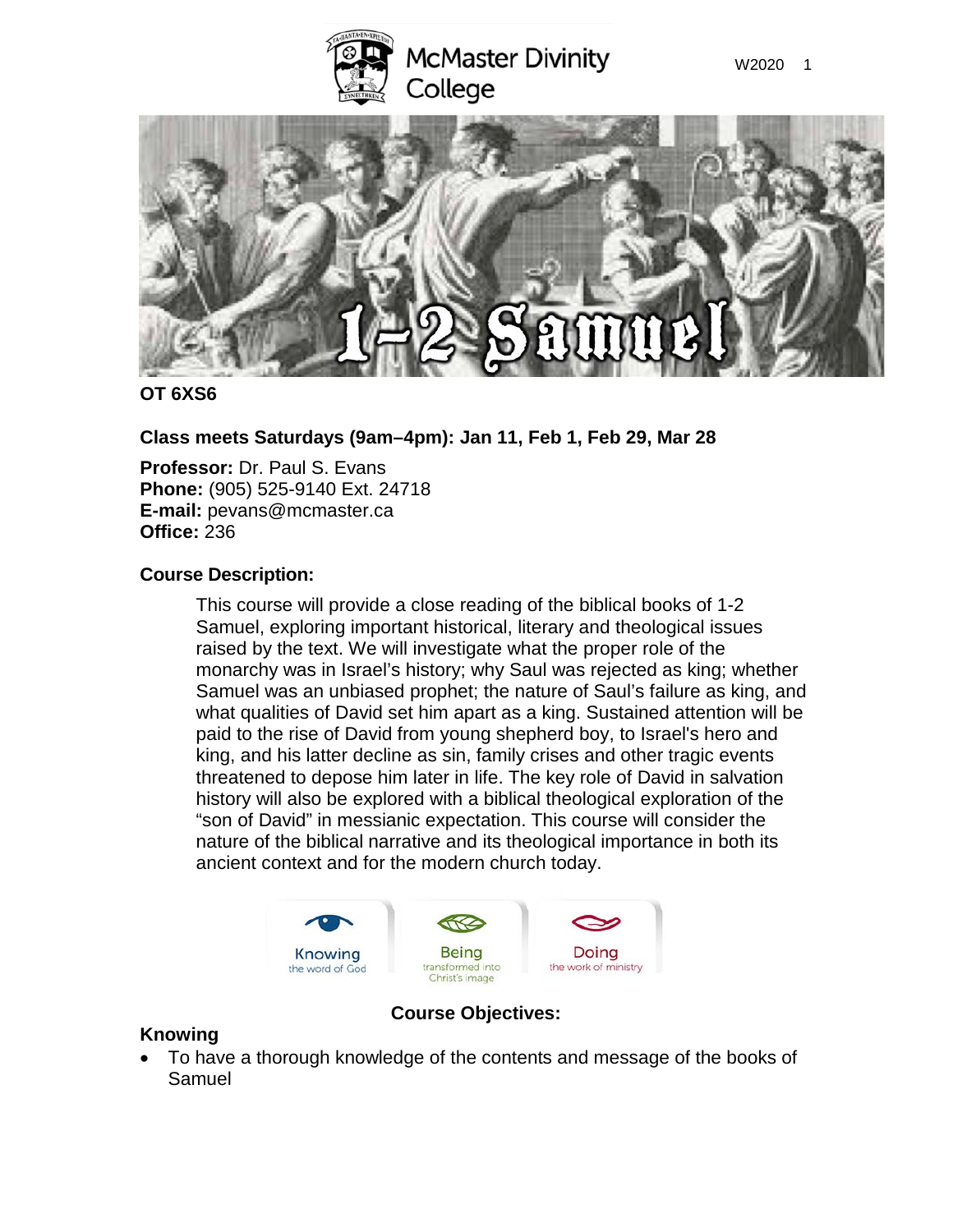- To have a thorough knowledge of modern critical scholarship on the books of Samuel
- To have a thorough knowledge of the use of ritual studies in the study of the books of Samuel

### **Being**

- To embrace the contemporary relevance of the books of Samuel for the Church today
- To grow closer to God through study of the the books of Samuel

# **Doing**

- To be able to interpret Samuel in its original contexts
- To be able to apply the book of Samuel to contemporary audiences
- To be able to discuss the relation of biblical historiography to history
- To articulate the biblical theological message of the books of Samuel

# **Required Texts**

Paul S. Evans *1–2 Samuel.* Story of God Bible Commentary. Grand Rapids, MI: Zondervan, 2018.

Baruch Halpern. *David's Secret Demons: Messiah, Murderer, Traitor, King.* Bible in Its World. Grand Rapids, Mich.: Eerdmans, 2001.

V. Philips Long, *The Art of Biblical History*, vol. 5 in Foundations of Contemporary Interpretation (Grand Rapids: Zondervan, 1994).

Steven L. McKenzie. *King David: A Biography.* Oxford; New York: Oxford University Press, 2000.

# **Textbook Purchase:**

All required textbooks for this class are available from the College's book service, READ On Bookstore, Room 145, McMaster Divinity College. Texts may be purchased on the first day of class. For advance purchase, you may contact READ On Bookstore, 5 International Blvd, Etobicoke, Ontario M9W 6H3: phone 416.620.2934; fax 416.622.2308; email [books@readon.ca.](mailto:books@readon.ca) Other book services may also carry the texts.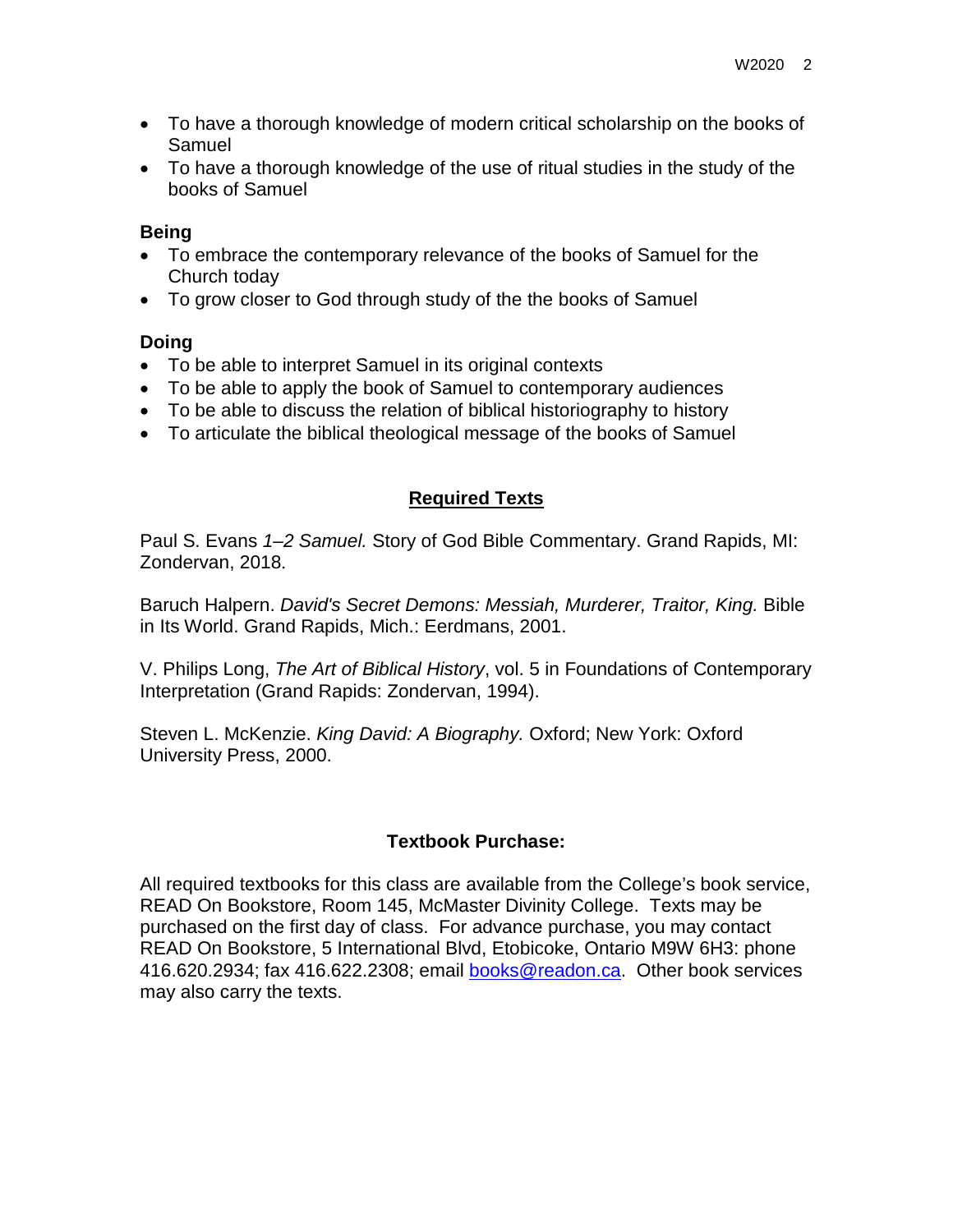### **Course Evaluation**

*The assignments and their weights are as follows:*

- **20% - Student Presentations:** Students will lead the class on two occasions for one hour, making a presentation on an assigned topic, informed by relevant secondary literature, and then leading class discussion.
	- *Students must hand-in a detailed lesson plan to the professor at the beginning of class on the day of their presentation*.
- **30% - Critical Comparison of Davidic Biographies:** 20 pages. Due Feb 3, 2020. Students will critically review and compare McKenzie and Halpern's Monographs on David's life in light of Long's *Art of Biblical History* and other assigned readings. Students critique the methodological approach of each book and compare the findings of each book, identifying critical issues and problems for their historical reconstructions. This paper will also give the student's own reasoned opinion (with explicit argumentation) and detail their methodological approach to reading the story of David for historical reconstruction and argue for the best approach to the problems discerned.
- **40% - Research Paper: 20–25 pages**. Due March 23. *No extensions will be given.* Papers must be double-spaced, using 12pt Times New Roman font throughout (footnotes should be 10pt Times New Roman font). The bibliography must contain at least 20 items of varied secondary sources (commentaries, theological dictionaries, specialized books) including *at least* 3 articles from peer reviewed / refereed journals. *By way of supplement* to these 20 sources, a student may use a *maximum* of 2 internet resources. Students are responsible for the quality of the sources chosen. These secondary sources do not include primary sources Each source listed must be drawn on in the paper and evidenced in the footnotes etc. *Research Topic must be approved by your professor.*
- **10% - Reflection Paper on Hermeneutical Implications. 5 pages. Due Apr 6, 2020.** For this paper students write a reflection on implications and biblical theological significance of the historical research covered in the course for a student's view of the books of Samuel as scripture.

#### **College Style for Submission of Written Work**

All stylistic considerations (including but not limited to questions of formatting, footnotes, and bibliographic references) must conform to the McMaster Divinity College Style Guidelines for Essays and Theses http://mcmasterdivinity.ca/wpcontent/uploads/2018/02/mdcstyleguide.pdf

Failure to observe appropriate form will result in grade reductions.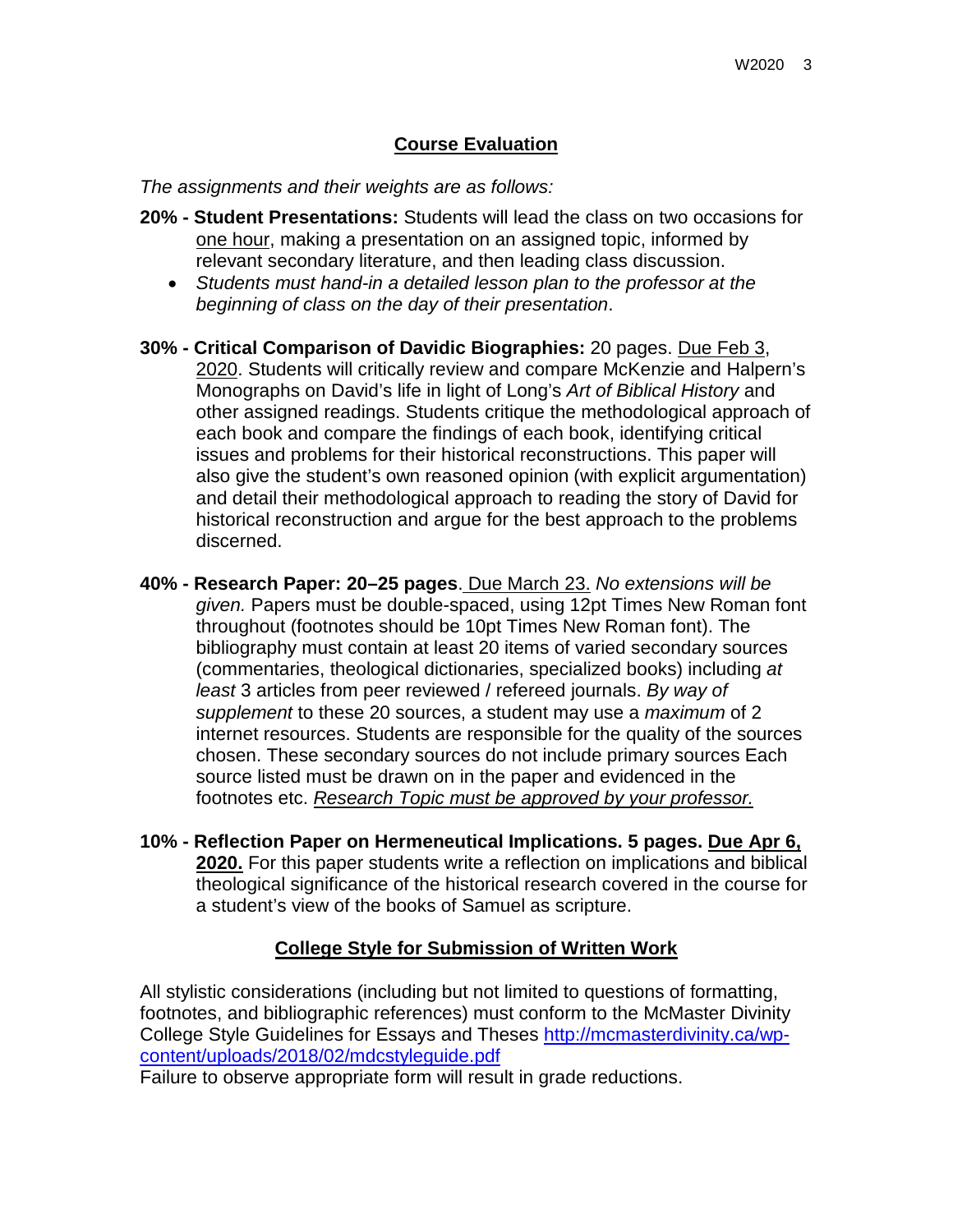All papers to be submitted in electronic format only (a pdf file)—no hardcopies! Email to pevans@mcmaster.ca. Include your last name in the file name of your attachment (e.g., evans.researchpaper.pdf). To avoid late marks papers must be received by 11:59pm on which they are due. Late assignments receive no critical feedback.

# **Policy Concerning Late Papers**

Extensions for papers will not be given except in very exceptional circumstances. (serious illness, family crises, etc.). Busy-ness, computer problems etc. are not legitimate reasons to grant extensions and in the interests of fairness any request for extensions will take into account the entire class. Late assignments will be docked at the rate of 2% per day for the first 7 days (including weekends) and 4% per day after that. All assignments must be received by the last day of class (Apr 8) in order to avoid a failing grade in the class. Late assignments receive no critical feedback.

# **Academic Honesty:**

Academic dishonesty is a serious offence that may take any number of forms, including plagiarism, the submission of work that is not one's own or for which previous credit has been obtained, and/or unauthorized collaboration with other students. Academic dishonesty can result in severe consequences, e.g., failure of the assignment, failure of the course, a notation on one's academic transcript, and/or suspension or expulsion from the College.

Students are responsible for understanding what constitutes academic dishonesty. Please refer to the Divinity College Statement on Academic Honesty ~<https://mcmasterdivinity.ca/rules-regulations/>

# **Gender Inclusive Language:**

McMaster Divinity College uses inclusive language for human beings in worship services, student written materials, and all its publications. It is expected that inclusive language will be used in chapel services and all MDC assignments. In reference to biblical texts, the integrity of the original expressions and the names of God should be respected, but you will need to use gender-inclusive language for humans, and you will need to quote from a gender-inclusive version such as the following: NRSV (1989), NCV (1991), TEV/GNB/GNT (1992), CEV (1995), NLT (1996), TNIV (2005), and the Common English Bible (CEB 2011).

# **Disclaimer**

This syllabus is the property of the instructor and is prepared with currently available information. The instructor reserves the right to make changes and revisions up to and including the first day of class.

# *Students are advised to retain this syllabus for their records.*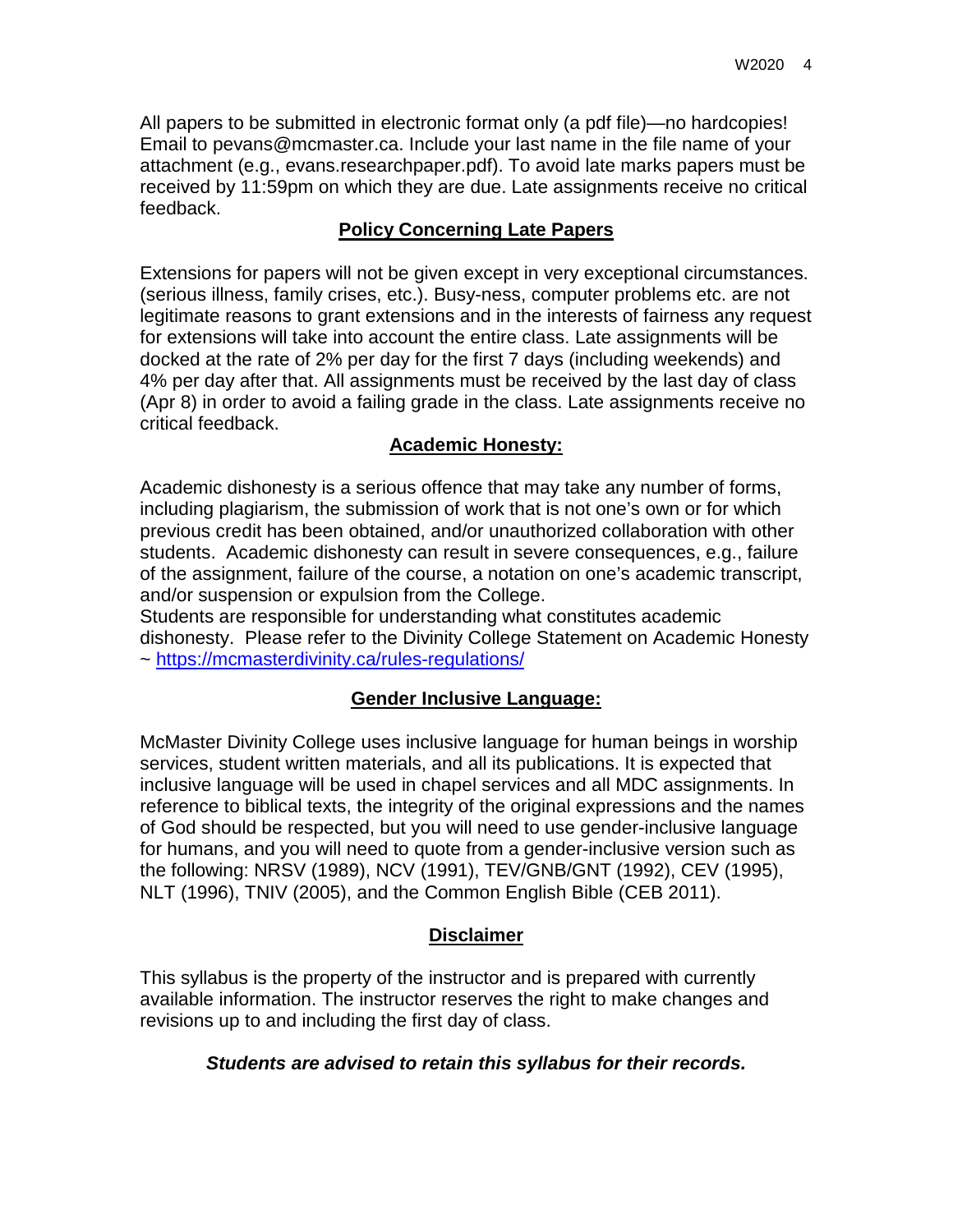#### **Bibliography**

- Ackroyd, Peter R. *The Second Book of Samuel: Commentary*. The Cambridge Bible Commentary, New English Bible. Cambridge England; New York: Cambridge University Press, 1977.
- Alter, Robert. *The David Story: A Translation with Commentary of 1 and 2 Samuel*. New York: Norton, 1999.
- Anderson, A. A. *2 Samuel*. Word Biblical Commentary. Dallas, Tex.: Word, 1989.
- Arnold, Bill T. *1 & 2 Samuel*. The NIV Application Commentary. Grand Rapids, Mich.: Zondervan, 2003.
- Auld, A Graeme. "1 and 2 Samuel." In *Eerdmans Commentary on the Bible*, edited by J.D.G. Dunn and J.W. Rogerson. Grand Rapids: Eerdmans, 2003.

\_\_\_\_\_\_. *I & II Samuel: A Commentary*. The Old Testament Library. Louisville, Ky.: Westminster John Knox, 2011.

- Bergen, Robert D. *1, 2 Samuel*. The New American Commentary. Nashville, Tenn: Broadman & Holman, 1996.
- Birch, Bruce C. "The First and Second Books of Samuel." In *The New Interpreter's Bible*, 947-1383. Nashville: Abingdon, 1998.
- Bodner, Keith. *1 Samuel: A Narrative Commentary*. Hebrew Bible Monographs. Sheffield: Sheffield Phoenix Press, 2008.

\_\_\_\_\_\_. *David Observed: A King in the Eyes of His Court*. Hebrew Bible Monographs, 5. Sheffield: Sheffield Phoenix, 2005.

\_\_\_\_\_\_. "Motives for Defection: Ahithophel's Agenda in 2 Samuel 15-17." *Studies in Religion/Sciences religieuses* 31 (2002) 63-78.

- Brueggemann, Walter, *First and Second Samuel.* Interpretation, a Bible Commentary for Teaching and Preaching Interpretation. Louisville, Ky.: John Knox, 1990.
- Campbell, Antony F. *2 Samuel*. Forms of the Old Testament Literature. Grand Rapids, Mich.: Eerdmans, 2005.
- Eslinger, Lyle M. *House of God or House of David?: The Rhetoric of 2 Samuel 7*. Sheffield: Sheffield Academic Press, 1994.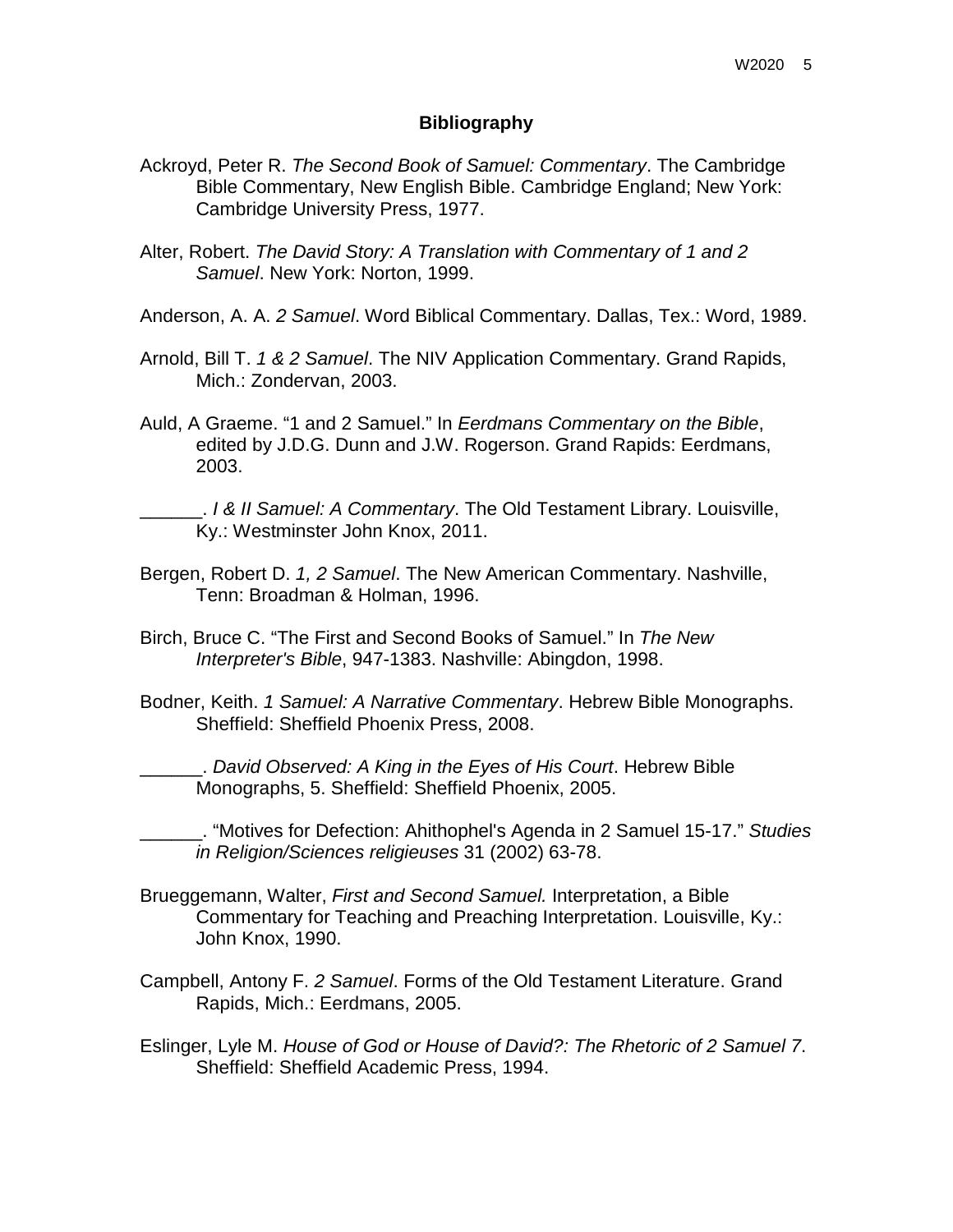Evans, Paul S. "From a Head above the Rest to No Head at All: Transformations in the Life of Saul " in *Characters and Characterization in the Book of Samuel.* Edited by Keith Bodner and Benjamin J.M. Johnson. London: T&T Clark, 2019.

\_\_\_\_\_\_. "Let the Crime Fit the Punishment: The Chronicler's Explication of David's 'Sin' in 1 Chronicles 21," Pages 65-80 in *Chronicling the Chronicler: The Book of Chronicles and Early Second Temple Historiography*. Edited by Paul S. Evans and Tyler F. Williams. Winona Lake: Eisenbrauns, 2013.

\_\_\_\_\_\_. "Living by Faith and Not by Signs: Seeking but Not Divining the Will of God." *McMaster Journal of Theology and Ministry* 12 (2010) 33-60

- Evans, Mary J. *1 and 2 Samuel*. NIBCOT, 6. Peabody, Mass. Carlisle, Cumbria: Hendrickson Publishers; Paternoster, 2000.
- Fokkelman, J. P. *Narrative Art and Poetry in the Books of Samuel : A Full Interpretation Based on Stylistic and Structural Analysis*. Studia Semitica Neerlandica. Assen, The Netherlands: Van Gorcum, 1981.

\_\_\_\_\_\_. *Narrative Art and Poetry in the Books of Samuel: A Full Interpretation Based on Stylistic and Structural Analyses V 3 Throne and City (2 Samuel 2-8; 21-24)*. Studia Semitica Neerlandica. Assen, Netherlands: Van Gorcum, 1990.

\_\_\_\_\_\_. *Narrative Art and Poetry in the Books of Samuel: A Full Interpretation Based on Stylistic and Structural Analysis: Vol. 1, King David (II Sam. 9- 20 & I Kings 1-2)*. Studia Semitica Neerlandica. Assen, The Netherlands: Van Gorcum, 1981.

\_\_\_\_\_\_. *Narrative Art and Poetry in the Books of Samuel: Vow and Desire (1 Sam. 1-12)*. Assen: Van Gorcum, 1993.

- Gordon, R. P. *I & II Samuel: A Commentary*. Library of Biblical Interpretation. Grand Rapids, MI.: Regency Reference Library, 1986.
- Green, Barbara. *How Are the Mighty Fallen?: A Dialogical Study of King Saul in 1 Samuel*. JSOTSup 365. London; New York: Sheffield Academic Press, 2003.
- Hertzberg, Hans Wilhelm. *1 and 2 Samuel: A Commentary*. OTL. Philadelphia: Westminster, 1965.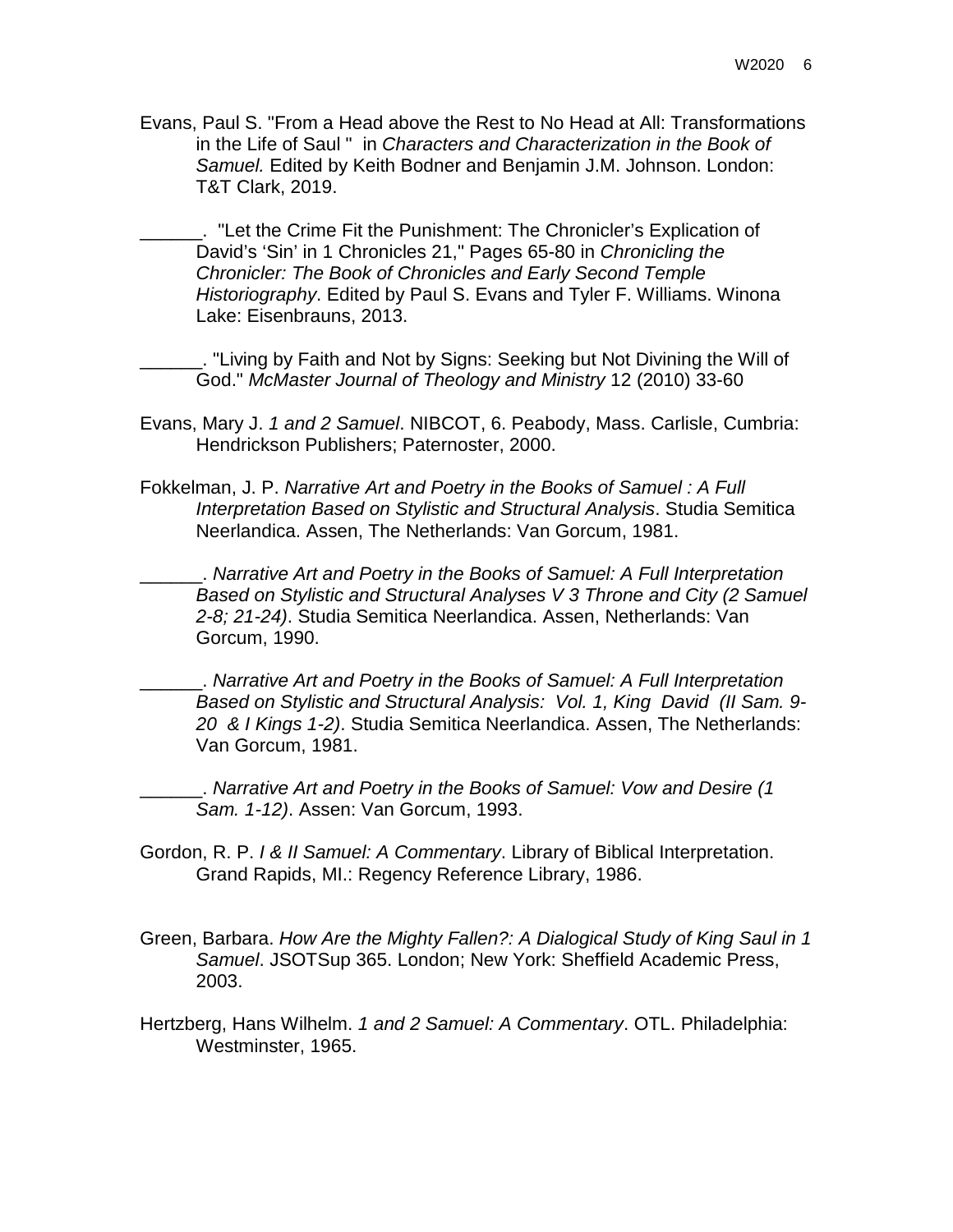- Humphreys, W. Lee. "The Tragedy of King Saul: A Study of the Structure of 1 Samuel 9-31." *JSOT* (1978) 18-27.
- Jobling, David, Chris Franke, Jerome T. Walsh, and David W. Cotter. *1 Samuel*. Berit Olam. Collegeville, Minn.: Liturgical, 1998.

Klein, Ralph W. *1 Samuel*. WBC. Waco, Tex.: Word, 1983.

- Leuchter, Mark. "Samuel: A Prophet Like Moses or a Priest Like Moses?" In *Israelite Prophecy and the Deuteronomistic History: Portrait, Reality, and the Formation of a History*, 147-68. Atlanta: Society of Biblical Literature, 2013.
- Mauchline, John. *1 and 2 Samuel*. New Century Bible Commentary. London: Oliphants, 1971.

McCarter, P. Kyle. *I Samuel*. AB 8. Garden City, N.Y.: Doubleday, 1980.

- \_\_\_\_\_\_. *II Samuel*. Anchor Bible 9. Garden City, N.Y.: Doubleday, 1984.
- McCarthy, Dennis J. "II Samuel 7 and the Structure of the Deuteronomic History." *JBL* 84 (1965) 131-38.
- Miscall, Peter D. *1 Samuel: A Literary Reading*. Indiana Studies in Biblical Literature. Bloomington: Indiana University Press, 1986.
- Murphy, Francesca Aran. *1 Samuel*. Brazos Theological Commentary on the Bible. Grand Rapids, Mich.: Brazos, 2010.
- Polzin, Robert. *Samuel and the Deuteronomist: A Literary Study of the Deuteronomistic History: Part Two: 1 Samuel*. San Francisco: Harper & Row, 1989.
- Smelik, Klaas A. D. "The Witch of Endor, I Samuel 28 in Rabbinic and Christian Exegesis Till 800 Ad." *Vigiliae christianae* 33 (1979) 160-79.
- Tsumura, David Toshio. *The First Book of Samuel*. NICOT. Grand Rapids, Mich.: Eerdmans, 2007.
- Ulrich, Eugene C. *The Qumran Text of Samuel and Josephus*. Harvard Semitic Monographs. Missoula, Mont.: Published by Scholars Press for Harvard Semitic Museum, 1978.
- Van Seters, John. *In Search of History: Historiography in the Ancient World and the Origins of Biblical History*. New Haven: Yale University Press, 1983.